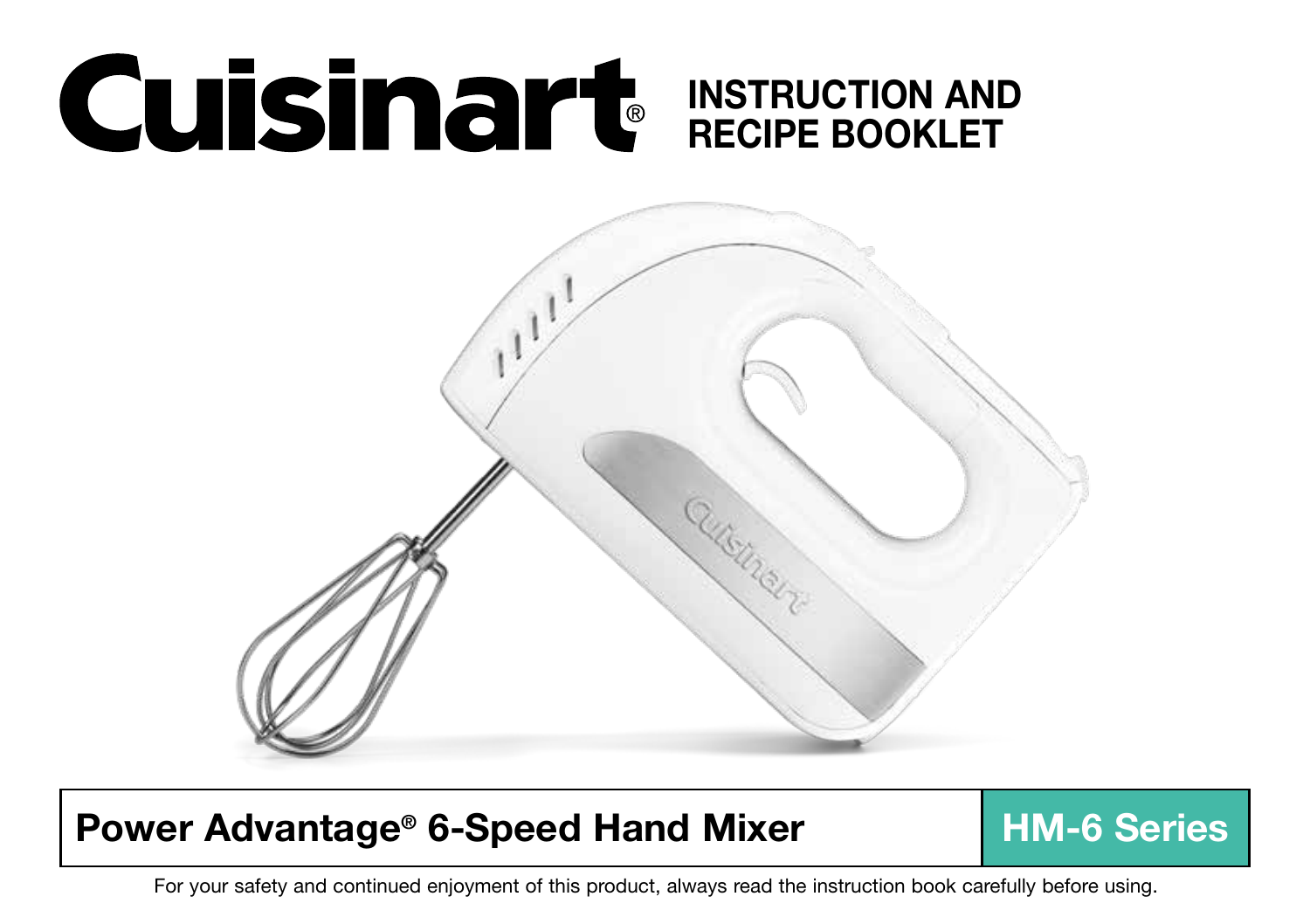# **CONTENTS**

| Important Safeguards. 2      |  |
|------------------------------|--|
| Features and Benefits  3     |  |
| Use, Care and Maintenance. 4 |  |
| Quick Reference Guide  4     |  |
|                              |  |
| Warranty 23                  |  |

# IMPORTANT **SAFEGUARDS**

When using an electrical appliance, basic safety precautions should always be taken, including the following:

### 1. Read all instructions.

- 2. To protect against risk of electric shock, do not put the hand mixer or cord in water or other liquids. If hand mixer or cord falls into liquid, unplug the cord from outlet immediately. Do not reach into the liquid.
- 3. This appliance is not intended for use by children or by persons with reduced physical, sensory, or mental capabilities, or lack of experience and knowledge. Close supervision is necessary when any appliance is used near children. Children should be supervised to ensure that they do not play with the appliance.
- 4. Turn the appliance OFF, then unplug from the outlet when not in use, before assembling or disassembling parts and before cleaning. To unplug, grasp the

plug and pull from the outlet. Never pull from the power cord.

- 5. Avoid contact with moving parts. Keep hands, hair, clothing, as well as spatulas and other utensils away from beaters during operation to reduce risk of injury to persons, and/or damage to the mixer.
- 6. Remove beaters from the mixer before washing.
- 7. Do not operate any appliance with a damaged cord or plug or after the appliance malfunctions, or is dropped or damaged in any manner. Contact the manufacturer at their customer service telephone number for information on examination, repair, or adjustment.
- 8. The use of attachments not recommended by Cuisinart may cause fire, electric shock, or risk of injury.
- 9. Do not use outdoors or anywhere the cord or mixer might come into contact with water while in use.
- 10. To avoid possibility of mixer being accidentally pulled off work area, which could result in damage to the mixer or in personal injury, do not let cord hang over edge of table or counter.
- 11. To avoid damage to cord and possible fire or electrocution hazard, do not let cord contact hot surface, including the stove.
- 12. Do not operate your appliance in an appliance garage or under a wall cabinet. When storing in an appliance

garage, always unplug the unit from the electrical outlet. Not doing so could create a risk of fire, especially if the appliance touches the walls of the garage or the door touches the unit as it closes.

# SAVE THESE **INSTRUCTIONS**

# FOR HOUSEHOLD USE ONLY

# **NOTICE**

This appliance has a polarized plug (one prong is wider than the other). As a safety feature, this plug will fit into a polarized outlet only one way. If the plug does not fit fully into the outlet, reverse the plug. If it still does not fit, contact a qualified electrician. Do not modify the plug in any way. The maximum rating is based on the attachment that draws the greatest load (power or current); other recommended attachments may draw significantly less power or current.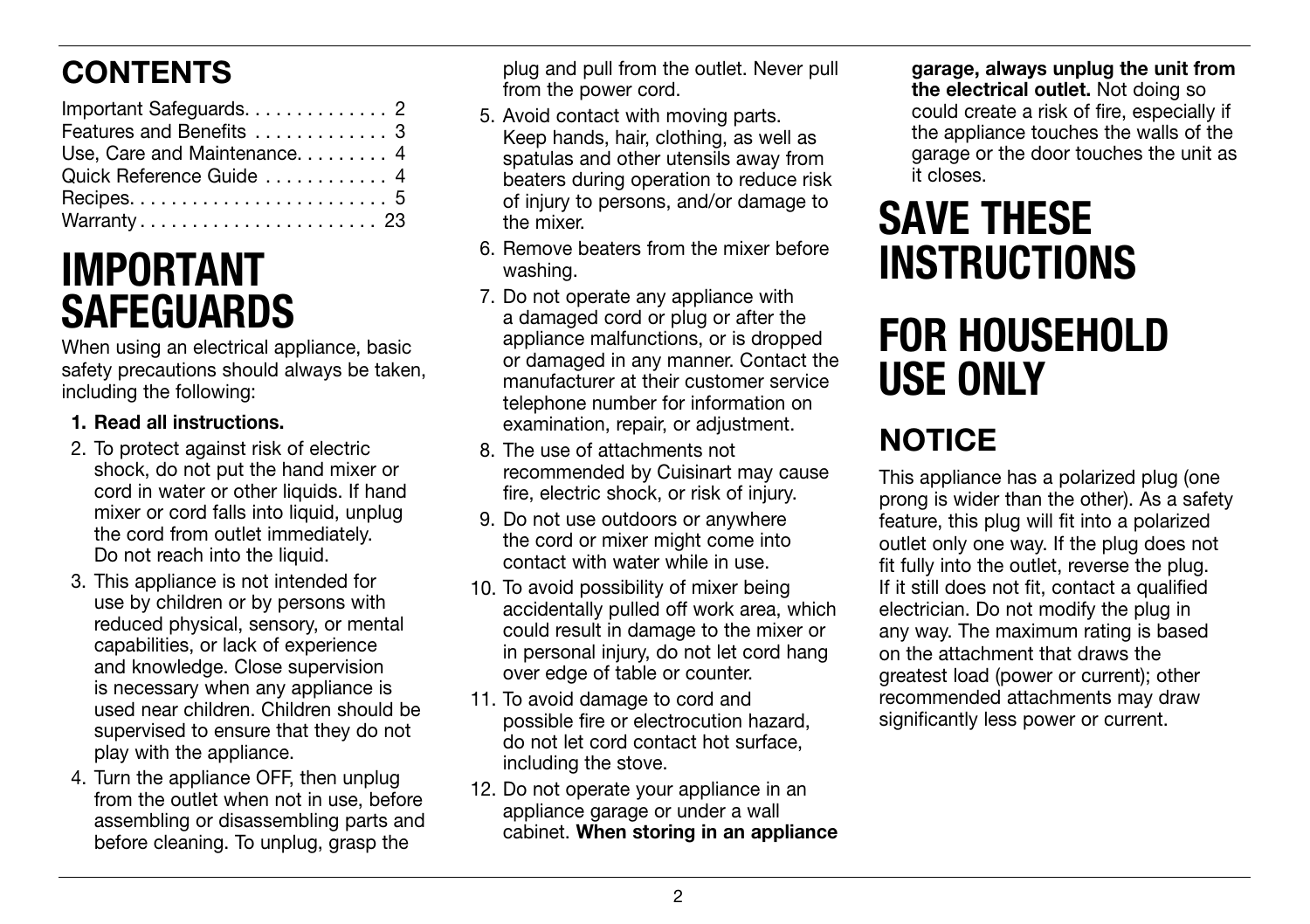# FEATURES AND BENEFITS

### 250 Watt DC Motor

Powerful enough to easily cut through cookie dough or butter right out of the refrigerator.

#### Maximum Comfort

Balanced to do more work for you. The shape of the mixer allows maximum possible power and balance. Stress-free grip provides unparalleled comfort and control, even during extended mixing.

### Easy To Clean

With a smooth, sealed base, the mixer wipes clean instantly.

### 1. Speed Control

Provides fingertip control for all speeds.

#### 2. Rotating Cord

Unique center cord will freely rotate with comfort for right- or left-handed use.

### 3. Soft-Grip Handle

For maximum comfort.

# 4. Beater Release Lever

Conveniently located for easy ejection of beaters.

### 5. Heel Rest

Allows mixer to rest upright on countertop.

### 6. Easy-Clean Beaters

Two extra-wide beaters for easy aerating, mixing, and whipping. Designed with no center post to prevent ingredients from clogging up beaters. Beaters are easy to clean and dishwasher safe.

### 7. BPA Free

All materials that come in contact with food are BPA free.



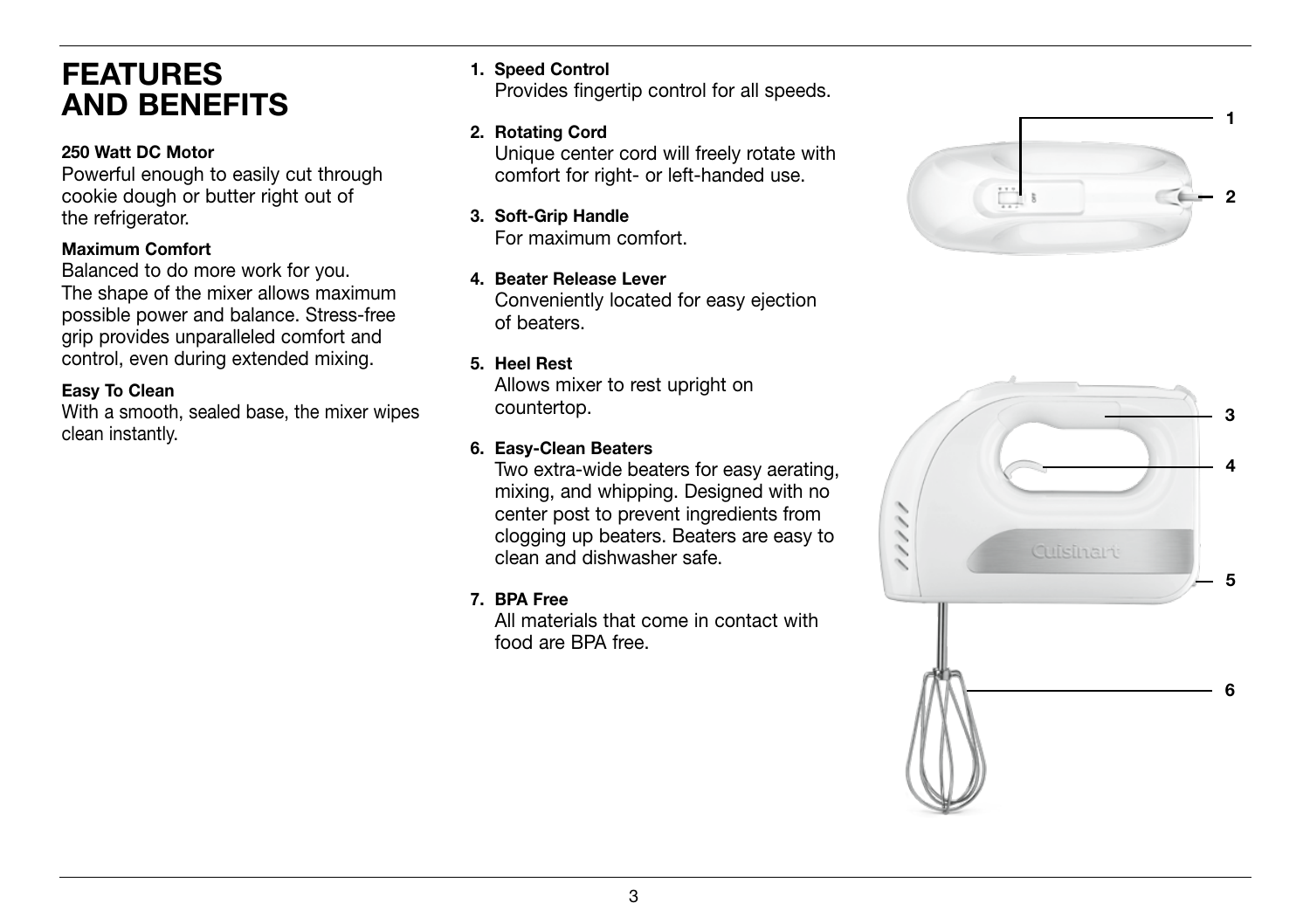# USE, CARE AND **MAINTENANCE**

### Inserting Beaters

1. With the mixer turned OFF and unplugged, insert beater with collar into the larger hole. Push beater in until it clicks into place. Insert the beater without collar into the smaller hole. Push beater in until it clicks into place.



## Turning Mixer On and Changing Speeds

- 1. To turn mixer on, simply push the switch forward to Speed 1.
- 2. Push the switch forward to increase the speed. To turn off your mixer, position the switch to OFF.

## Removing and Cleaning Beaters

- 1. Before cleaning the Power Advantage® Hand Mixer, set the speed control to OFF and unplug it from the wall outlet. Lift the beater release lever and remove beaters from the mixer. Wash the beaters after each use in hot. soapy water or in a dishwasher.
- 2. NEVER PUT THE MOTOR HOUSING IN WATER OR OTHER LIQUIDS TO CLEAN. Wipe with a damp cloth or sponge. Do not use abrasive cleansers, which could scratch the surface.

### NOTE: DO NOT USE THE CUISINART® HAND MIXER ON NONSTICK COOKWARE.

## **Maintenance**

Any other servicing should be performed by an authorized service representative.

# QUICK REFERENCE GUIDE

## MIXING TECHNIQUES

The Power Advantage® Hand Mixer should always be set on the lowest speed when you start mixing.

## Speed 1

- Start mixing most ingredients together
- Combine dry ingredients
- Start creaming butter and sugar
- Start whipping cream
- Start whipping egg whites

• Add flour to batters, or liquids to dry ingredients

## Speed 2

- Sift and aerate dry ingredients
- Mash potatoes/squash
- Mix heavy cookie doughs
- Add nuts, chips, and dried fruit to doughs and batters
- Add eggs to batters/doughs
- Mix pudding ingredients

## Speed 3

- Complete beating cake mixes and batters
- Cut cold butter into dry ingredients (for pie doughs, biscuits, and pastries)
- Complete mixing frostings
- Whip potatoes/squash
- •Beat whole eggs/yolks

## Speed 4

• Cream butter and sugar until light and fluffy

## Speed 5

- Whip egg whites
- Whip butter or cream cheese to light and fluffy consistency for dips and spreads

## Speed 6

- Complete whipping cream
- Complete whipping egg whites/meringues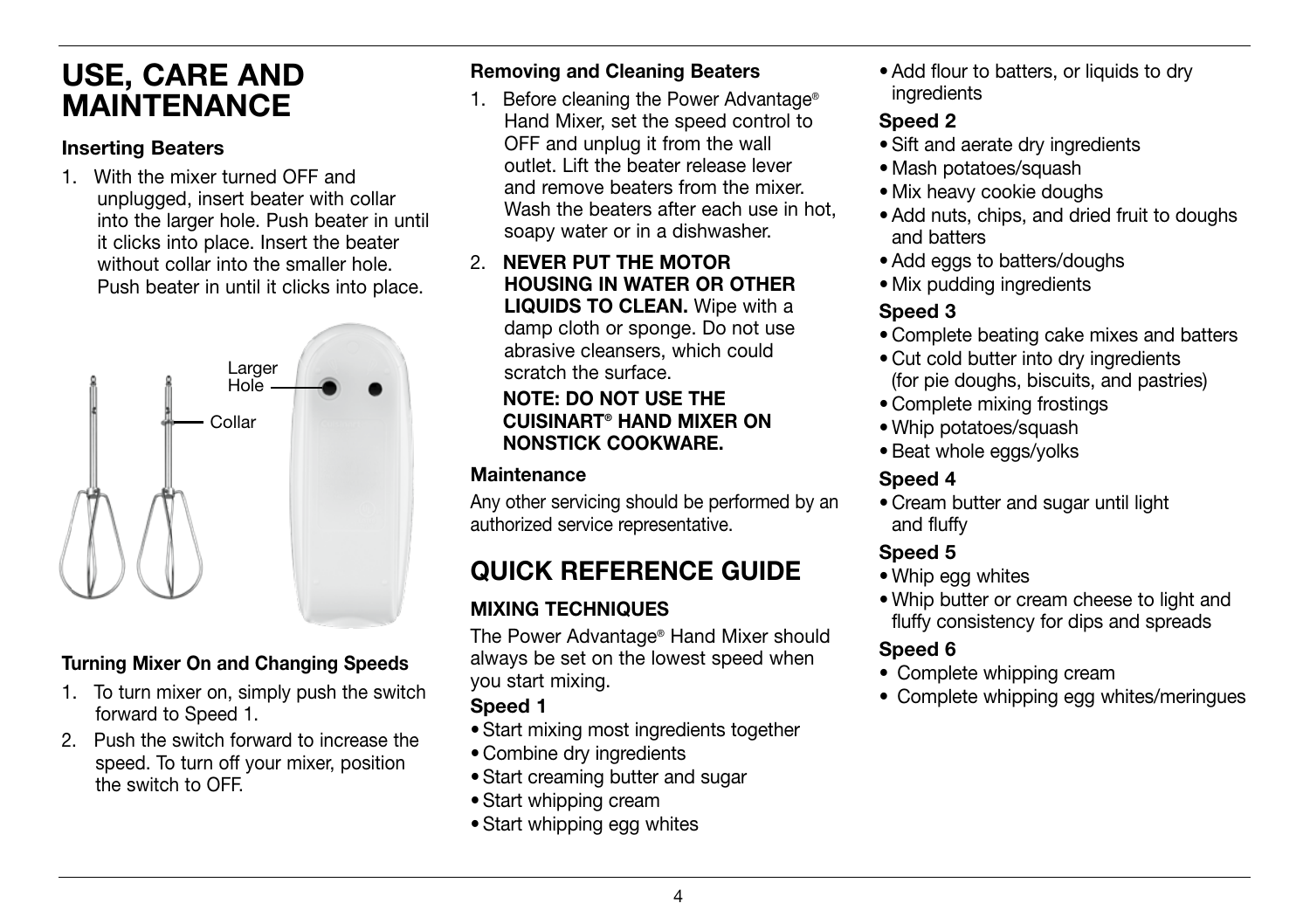# MANUAL DE INSTRUCCIONES Y LIBRO DE RECETAS



# Batidora de mano de 6 velocidades Power Advantage<sup>®</sup> Serie HM-6

1 Para su seguridad y para disfrutar plenamente de este producto, siempre lea cuidadosamente las instrucciones antes del uso.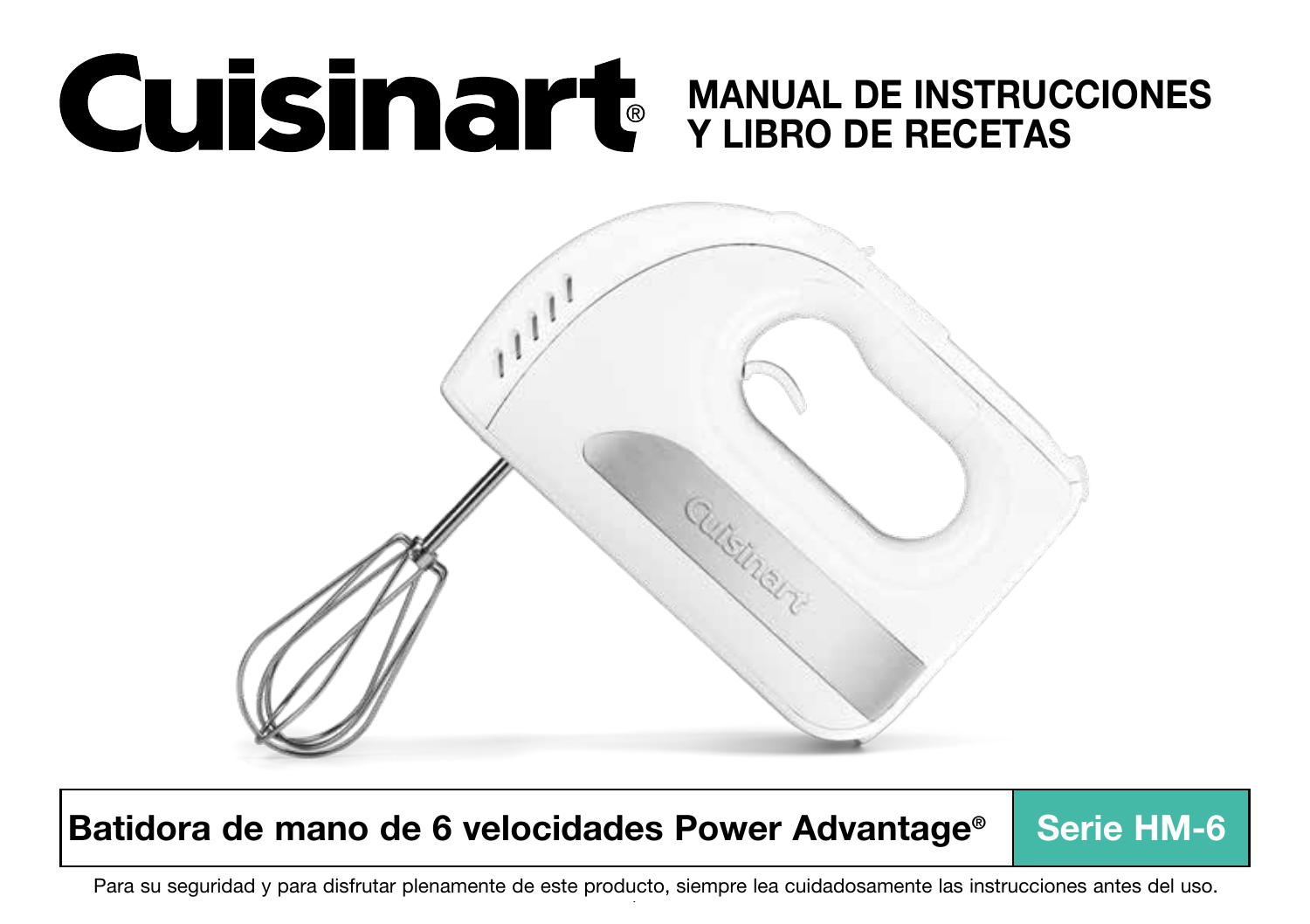# ÍNDICE

| Medidas de seguridad importantes 2 |
|------------------------------------|
| Piezas y características 3         |
| Uso, limpieza y mantenimiento  4   |
| Guía de referencia rápida 4        |
|                                    |
|                                    |

# MEDIDAS DE SEGURIDAD IMPORTANTES

Al usar aparatos eléctricos, siempre debe tomar precauciones básicas de seguridad, entre ellas las siguientes:

### 1. Lea todas las instrucciones.

- 2. Para reducir el riesgo de descarga eléctrica, no ponga la carcasa del aparato, el cable ni el enchufe en agua ni en ningún otro líquido. Si el aparato o el cable se caen al agua, desconecte el cable de la toma de corriente inmediatamente. No toque el agua.
- 3. Los niños o las personas que carezcan de la experiencia o de los conocimientos necesarios para manipular el aparato, o aquellas cuyas capacidades físicas, sensoriales o mentales estén limitadas, no deben usar este aparato. Supervise el uso de este aparato cuidadosamente cuando sea usado cerca de niños. No permita que los niños jueguen con este aparato.
- 4. Apague ("OFF") y desenchufe el aparato cuando no esté en uso, antes de instalar/sacar piezas y antes de limpiarlo. Para desenchufar, agarre el enchufe y jálelo para sacarlo de la toma de corriente. Nunca jale el cable.
- 5. Evite el contacto con las piezas móviles. Para evitar el riesgo de heridas o daños al aparato, mantenga los dedos, cabello, ropa, espátulas y otros utensilios lejos de los batidores durante el funcionamiento.
- 6. Expulse los batidores antes de lavarlos.
- 7. No use este aparato si el cable o el enchufe están dañados, si no funciona correctamente, si está dañado, o después de que se haya caído, incluso en el agua; llame al servicio de atención al cliente del fabricante para obtener información sobre cómo hacer revisar, reparar o ajustar el aparato.
- 8. El uso de accesorios no recomendados o provistos por Cuisinart presenta un riesgo de incendio, descarga eléctrica o heridas.
- 9. No lo use en exteriores ni en lugares donde el aparato o el cable podrían mojarse.
- 10. Para evitar la posibilidad de que el aparato sea jalado accidentalmente del área de trabajo, lo que podría resultar en daños al aparato o lesiones personales, no permita que el cable cuelgue en el borde de la mesa o de la encimera.
- 11. No permita que el cable tenga contacto con superficies calientes, incluso hornillas;

esto puede resultar en un incendio o provocar una descarga eléctrica.

12. No haga funcionar el aparato debajo o dentro de un armario/gabinete. Siempre desenchufe el aparato antes de guardarlo en un armario/gabinete. Dejar el aparato enchufado representa un riesgo de incendio, especialmente si este toca las paredes o la puerta del armario/gabinete cuando cierra.

# GUARDE ESTAS **INSTRUCCIONES** PARA USO DOMÉSTICO **SOLAMENTE**

# AVISO

el cable de este aparato cuenta con un enchufe polarizado (una pata es más ancha que otra). Como medida de seguridad, aquel enchufe se podrá enchufar de una sola manera en las tomas de corriente polarizadas. Si el enchufe no entra en la toma de corriente, inviértelo. Si aun así no entra completamente, comuníquese con un electricista. No intente modificarla. La potencia nominal máxima está basada en el accesorio que consume más electricidad; otros accesorios pueden usar menos electricidad.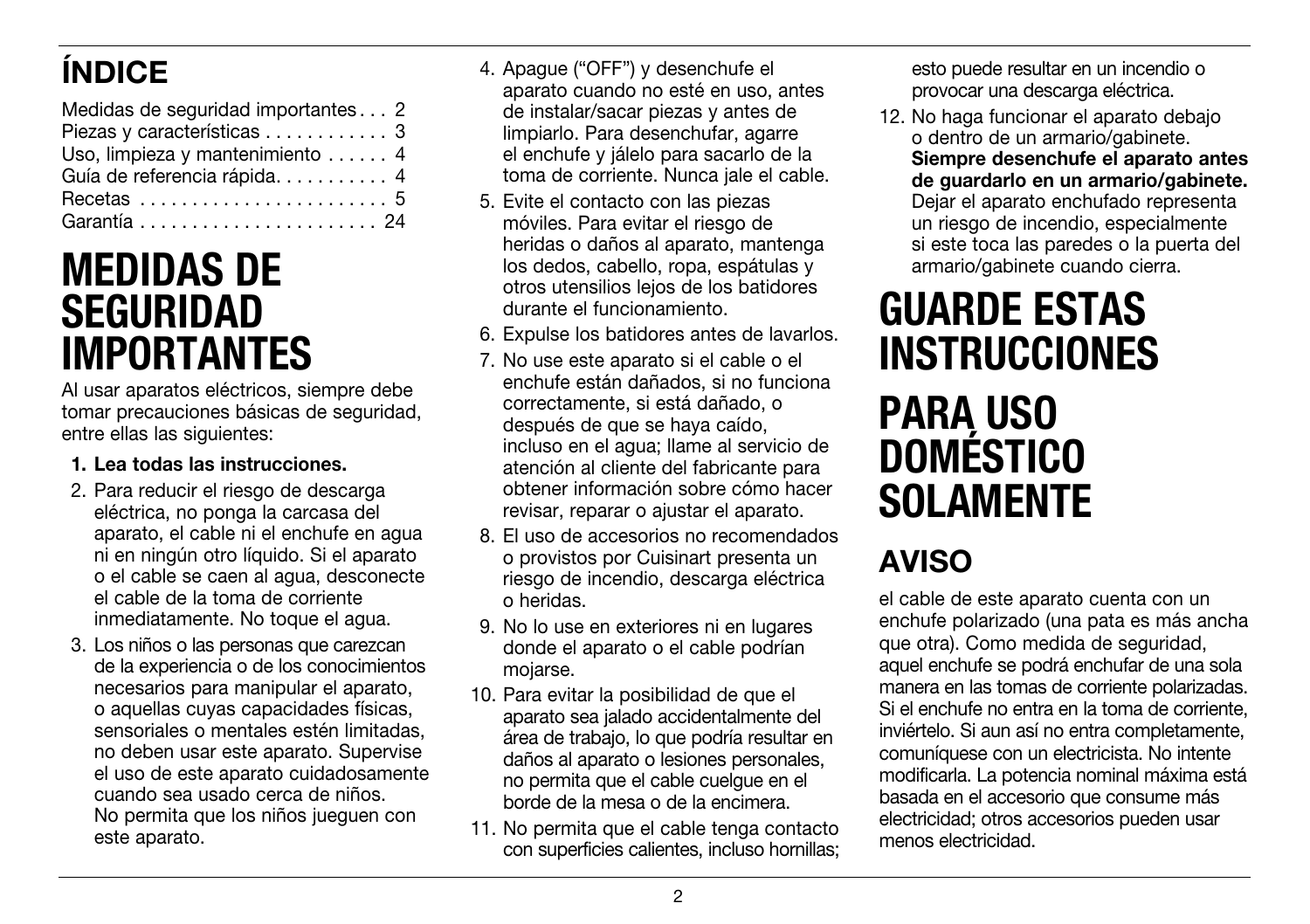# PIEZAS Y CARACTERÍSTICAS

#### Motor DC 250 vatios

Suficientemente potente como para mezclar masas densas o batir mantequilla fría.

#### Máxima comodidad

Diseño ergonómico, para eficacia máxima y comodidad. La forma de la batidora ha sido estudiada para combinar máxima potencia y perfecto equilibrio. Su diseño ergonómico proporciona mayor comodidad y control, incluso durante los trabajos largos.

### Fácil de limpiar

El bloque-motor sellado se limpia en segundos con un simple paño

1. Control de velocidad

Velocidad variable al toque de un botón.

### 2. Cable giratorio

Cable único que puede posicionarse donde desea para que nunca le moleste durante el batido, que sea diestro o zurdo.

- 3. Mango de agarra suave para máxima comodidad.
- 4. Botón de expulsión de los batidores Permite expulsar los batidores fácilmente.

### 5. Soporte trasero

Permite colocar la batidora en la encimera de manera segura.

### 6. Batidores de fácil limpieza

Dos batidores extra-anchos, para incorporar aire, mezclar y batir fácilmente. Diseñados sin eje central, para evitar las obstrucciones. Fáciles de limpiar y aptos para lavavajillas.

### 7. Sin BPA

Ninguna de las piezas en contacto con los alimentos contiene bisfenol A (BPA).



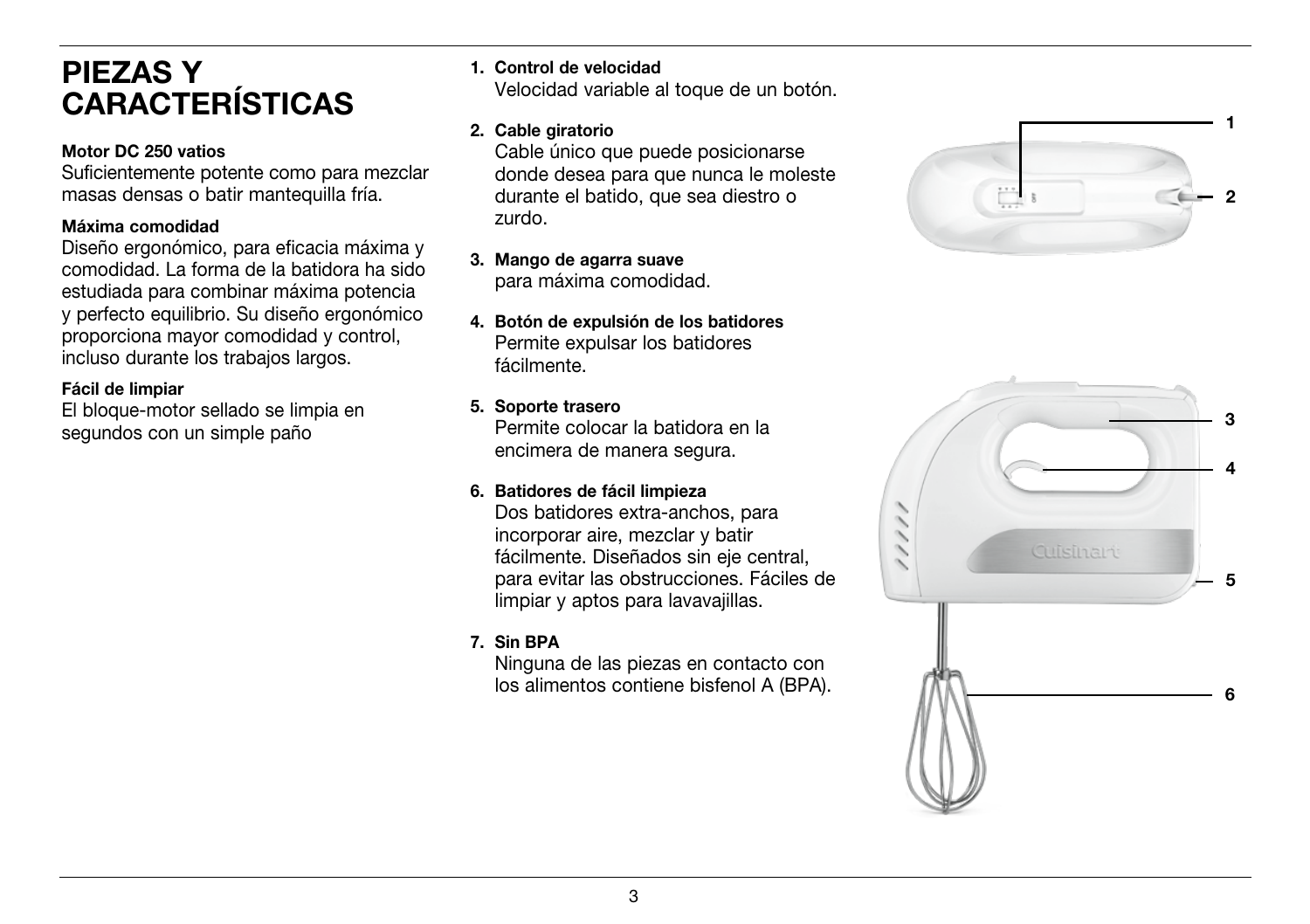# USO, LIMPIEZA Y MANTENIMIENTO

### Cómo instalar los batidores

1. Con la batidora apagada y desenchufada, introduzca el eje del batidor con collarín en el orificio más grande. Empújelo hasta que encaje. Introduzca el eje del batidor sin collarín en el orificio más pequeño. Empújelo hasta que encaje.



### Cómo encender la batidora y cambiar la velocidad

- 1. Para encender el aparato, simplemente deslice el botón de velocidad hacia delante (velocidad 1).
- 2. Deslice el botón hacia delante para aumentar la velocidad. Para apagar el aparato, deslice el botón de velocidad hacia atrás.

### Cómo retirar y limpiar los batidores

- 1. Antes de la limpieza, apague y desenchufe el aparato. Alce la palanca de expulsión y jale los batidores. Lave los batidores en agua jabonosa caliente o en el lavavajillas después de cada uso.
- 2. NUNCA SUMERJA EL BLOQUE-MOTOR EN AGUA NI EN NINGÚN OTRO LÍQUIDO. Límpielo con un paño o una esponja ligeramente humedecida. No use limpiadores abrasivos; esto puede rayar la superficie.

### NOTA: NO USE LA BATIDORA DE MANO CUISINART® EN CACEROLAS/OLLAS/SARTENES ANTIADHERENTES.

## Mantenimiento

Cualquier otro servicio debe ser realizado por un técnico autorizado.

## GUÍA DE REFERENCIA RÁPIDA

## SELECCIÓN DE LA VELOCIDAD

Siempre empiece a batir usando la velocidad más baja, y luego aumente progresivamente la velocidad al nivel deseado.

## Velocidad 1

- Para empezar a mezclar la mayoría de los ingredientes
- Para mezclar ingredientes secos
- Para empezar a acremar mantequilla con azúcar
- Para terminar de batir crema/nata
- Para empezar a montar claras
- Para incorporar harina a mezclas, o líquidos a ingredientes secos

## Velocidad 2

- Para tamizar e incorporar aire a mezclas de ingredientes secos
- Para hacer puré de papas/calabaza
- Para mezclar masas de galleta densas
- Para incorporar nueces, chispas de chocolate o frutas secas a masas y mezclas
- Para incorporar huevos a mezclas/masas
- Para mezclar ingredientes de budín

## Velocidad 3

- Para terminar de mezclar mezclas y mezclas preparadas
- Para agregar mantequilla fría a ingredientes secos (para hacer masa de tarta, galleta y hojaldres)
- Para terminar de mezclar las coberturas/ los glaseados
- Para terminar de hacer puré de papas/calabaza
- Para batir huevos enteros o yemas

## Velocidad 4

• Para acremar mantequilla con azúcar

## Velocidad 5

- Para montar claras
- Para batir mantequilla o queso crema para preparar salsas para mojar o cremas para untar